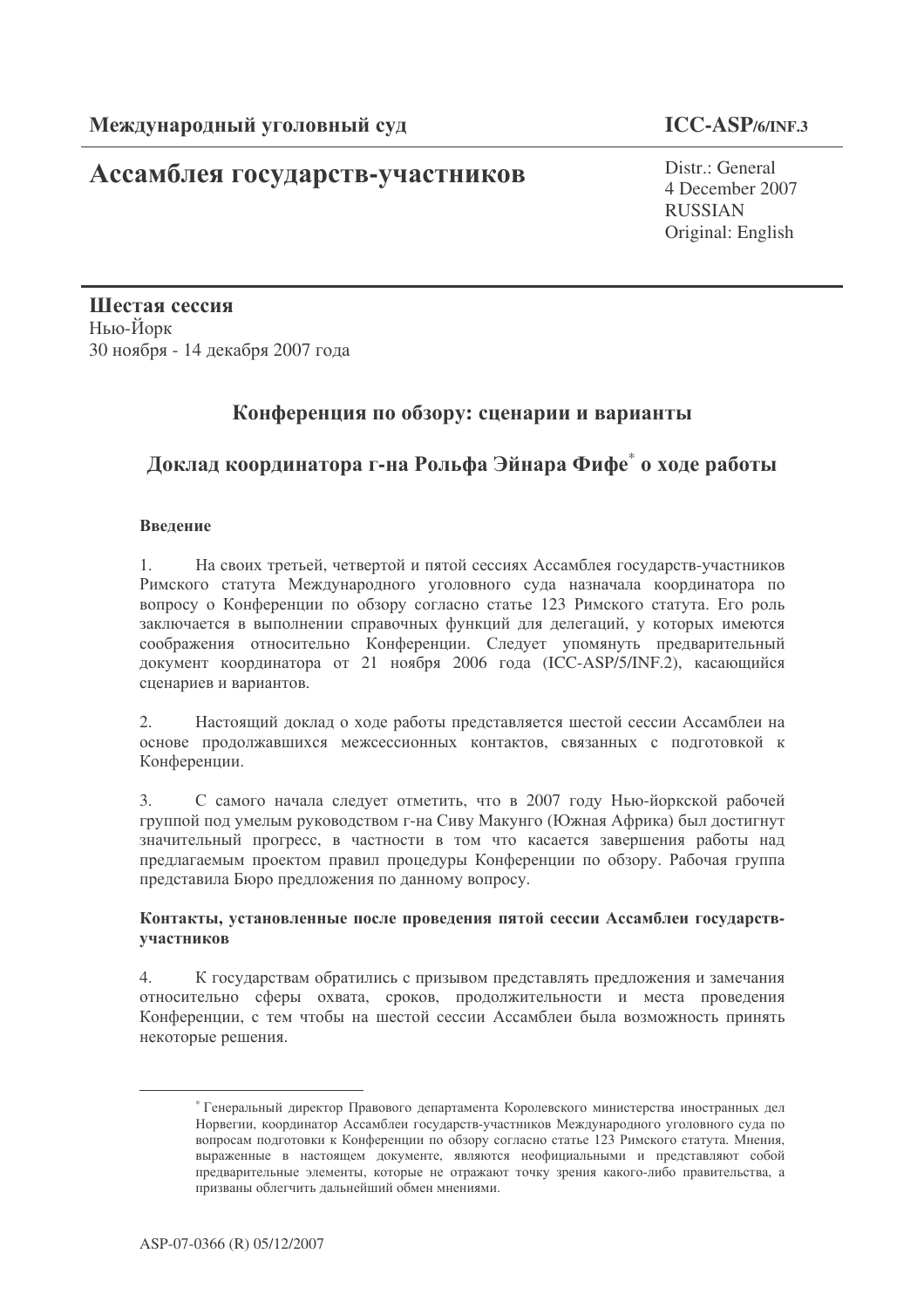5. С этой целью 15 июня в Нью-Йорке и 4 июля 2007 года в Гааге были проведены открытые консультации. Кроме того, координатор направил главам правовых департаментов министерств иностранных дел всех государств-участников Римского статута письмо от 8 июня 2007 года с предложением представить замечания до 1 октября 2007 года. Он просил, при необходимости, довести это письмо до сведения других коллег или органов, которые занимаются данным вопросом.

В большинстве случаев замечания представлялись устно и в неофициальном 6. порядке. Несколько государств прислали письменные замечания. Ряд государств высказал общие мнения без какого-либо предопределения. С учетом этого после тщательного изучения замечаний координатор решил отразить общие мнения, а не излагать точки зрения каких-либо конкретных государств. Координатор весьма признателен за оказанную поддержку и за все содействие, полученное в ходе консультаций.

Следует добавить, что ряд государств и членов гражданского общества, 7. включая Коалицию в поддержку Международного уголовного суда (КПМУС) выделили ресурсы для конструктивного содействия предварительному обсуждению будущих первоочередных задач Конференции по обзору. Особо следует отметить международные конференции, организованные правительством Италии в Турине в мае 2007 года, и правительствами Канады и Мексики в Мехико в августе 2007 года. Эти инициативы способствовали углубленному анализу и диалогу по вопросам, имеющим отношение к Конференции по обзору.

Весьма важно, что полготовка осуществлялась транспарентно и в лухе 8. консенсуса. Поэтому в соответствующих международных органах проводились различные брифинги, в том числе на совещании юридических советников в Нью-Йорке в ходе очередной сессии Генеральной Ассамблеи Организации Объединенных Наций в октябре 2007 года.

## Обшие впечатления – обшее согласие по основополагающим целям

9. Контакты с координатором подтверждают глубокую приверженность государств-участников целям и комплексному характеру Римского статута. Отмечается широкая поддержка предлагаемых целей Конференции по обзору в плане укрепления Суда и защиты комплексного характера Статута.

В то же время признается, что Суд существует всего лишь несколько лет. 10. Основные процедуры еще не применялись. Это ограничивало эмпирическую основу для обсуждения каких-либо поправок в важных областях. Поэтому основное внимание следует сосредоточить на том, что Конференция по обзору могла бы с пользой сделать для укрепления принципов и целей Статута и поддержки Суда.

## Сроки Конференции по обзору

Статья 123 Статута предусматривает, что «Генеральный секретарь Организации 11. Объеденных Наций созывает» Конференцию по обзору через семь лет после вступления Статута в силу. Большое число государств выступает за прагматичный подход к точным срокам проведения Конференции на основе приглашений, которые будут направляться Генеральным секретарем в июле 2009 года. Высказывается общее пожелание спланировать Конференцию таким образом, чтобы избежать ее совпадения с очередными сессиями Генеральной Ассамблеи Организации Объединенных Наций и Ассамблеи государств-участников. Возможно, проведение Конференции в первой половине 2010 года позволит также новому Бюро Ассамблеи, которое должно быть избрано в конце 2008 года на трехлетний срок, завершить подготовку в 2009 году.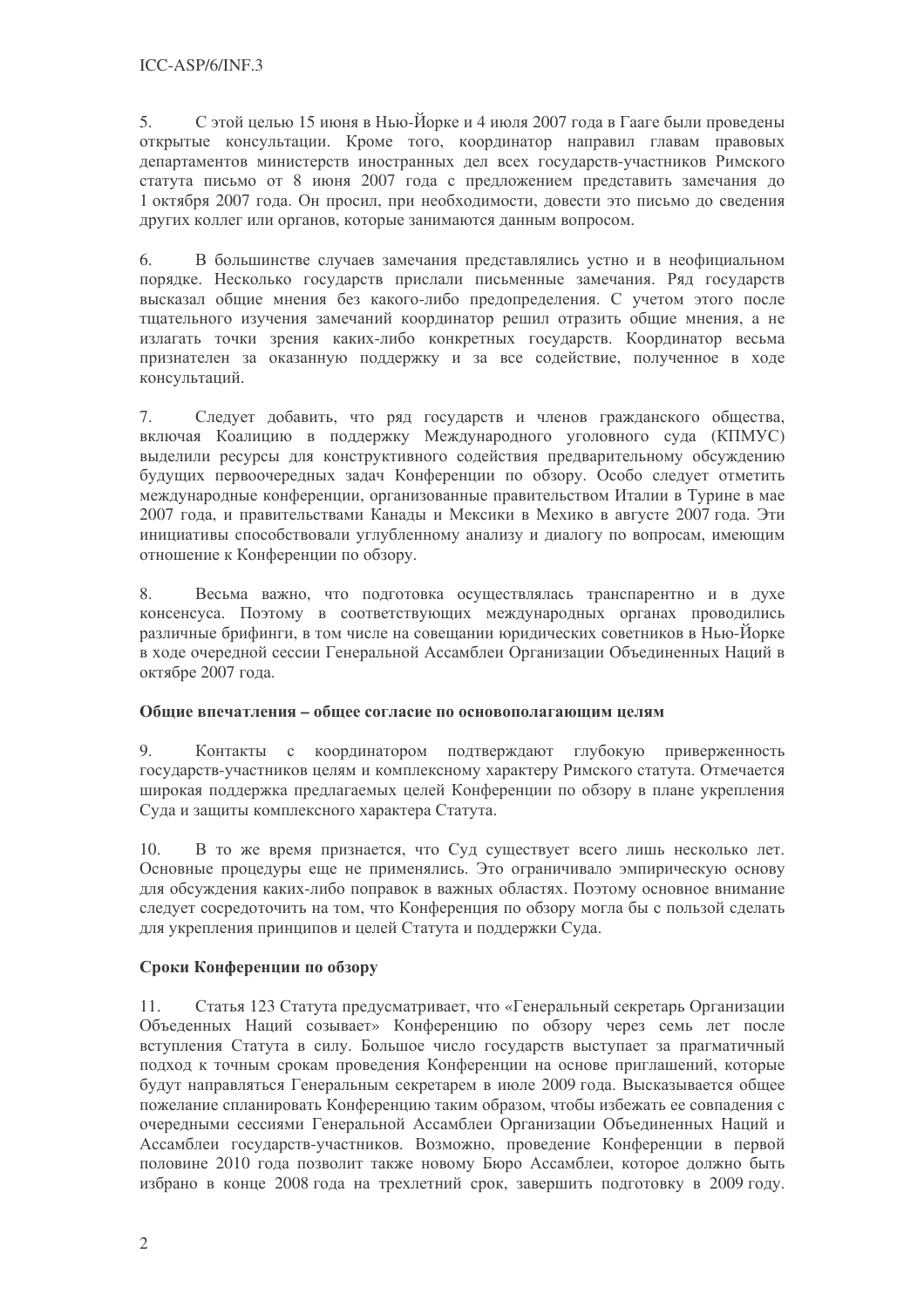Кроме того, отмечается общая поддержка идеи о том, чтобы выделить время для целенаправленной подготовительной работы, которая будет осуществляться в связи с сессией Ассамблеи государств-участников в конце 2009 года.

 $12.$ Поэтому координатор рекомендует Ассамблее государств-участников принять на ее шестой сессии решение о проведении Конференции по обзору в первой половине 2010 года на основе приглашений, которые будут рассылаться Генеральным секретарем Организации Объединенных Наций в июле 2009 года.

Точные сроки проведения Конференции необходимо будет установить в  $13.$ консультации с принимающей страной или международной организацией с учетом наличия средств конференционного обслуживания. Поэтому необходимо как можно скорее уточнить место проведения Конференции.

#### Конкретная роль восьмой сессии Ассамблеи государств-участников (2009 год)

 $14.$ Важное значение будет играть подготовительная работа в ходе восьмой сессии Ассамблеи в конце 2009 года. Согласно статье 121, государства впервые получат право предлагать поправки к Статуту начиная с июля 2009 года. Предварительное рассмотрение 2009 году связано с тем, что было бы полезно определить предложения, которые пользуются широкой поддержкой и могут быть успешно рассмотрены на Конференции по обзору. Уважая положения завершенного проекта правил процедуры, несколько государств выступают за то, чтобы ограничить рассмотрение поправок на Конференции предложениями, пользующимися широкой поддержкой самой большинства государств-участников. В любом случае предварительное обсуждение в 2009 году поможет проанализировать, действительно ли основные предложения обоснованы, и определить, насколько на Конференции возможен консенсус.

Предварительное рассмотрение любых предложений по поправкам может быть 15. также особенно полезным с точки зрения доработки или рационализации предложений. Когда по одному и тому же вопросу выдвигаются различные предложения, особенно полезным может оказаться их дальнейшее редактирование.

 $16.$ Отмечается широкая поддержка идеи выделить, как уже говорилось, время в конце 2009 года, с тем чтобы обеспечить максимально эффективную подготовку к Конференции по обзору.

17. B завершенном проекте правил процедуры Конференции по обзору (правило 49) нет никакого положения о крайнем сроке представления Конференции предлагаемых поправок. Нет в нем и каких-либо положений, обязывающих государства представлять какие-либо предложения по поправкам для предварительного рассмотрения Ассамблеей. Однако координатор уверен, что государства в полной мере осознают необходимость обеспечить предложениям максимально возможную поддержку, с тем чтобы их можно было успешно рассмотреть на Конференции. Поэтому, возможно, потребуется разработать какие-то руководящие принципы с рекомендацией предварительно рассмотреть любые предлагаемые поправки на восьмой сессии Ассамблеи государств-участников в 2009 году.

С учетом этого координатор рекомендует Ассамблее указать на своей шестой 18 сессии, что предложения по поправкам, которые будут рассматриваться на Конференции по обзору, должны быть обсуждены на восьмой сессии Ассамблеи государств-участников, с тем чтобы содействовать достижению консенсуса и хорошо подготовиться к Конференции по обзору. Можно было бы рассмотреть вопрос о разработке соответствующих руководящих принципов в этой связи.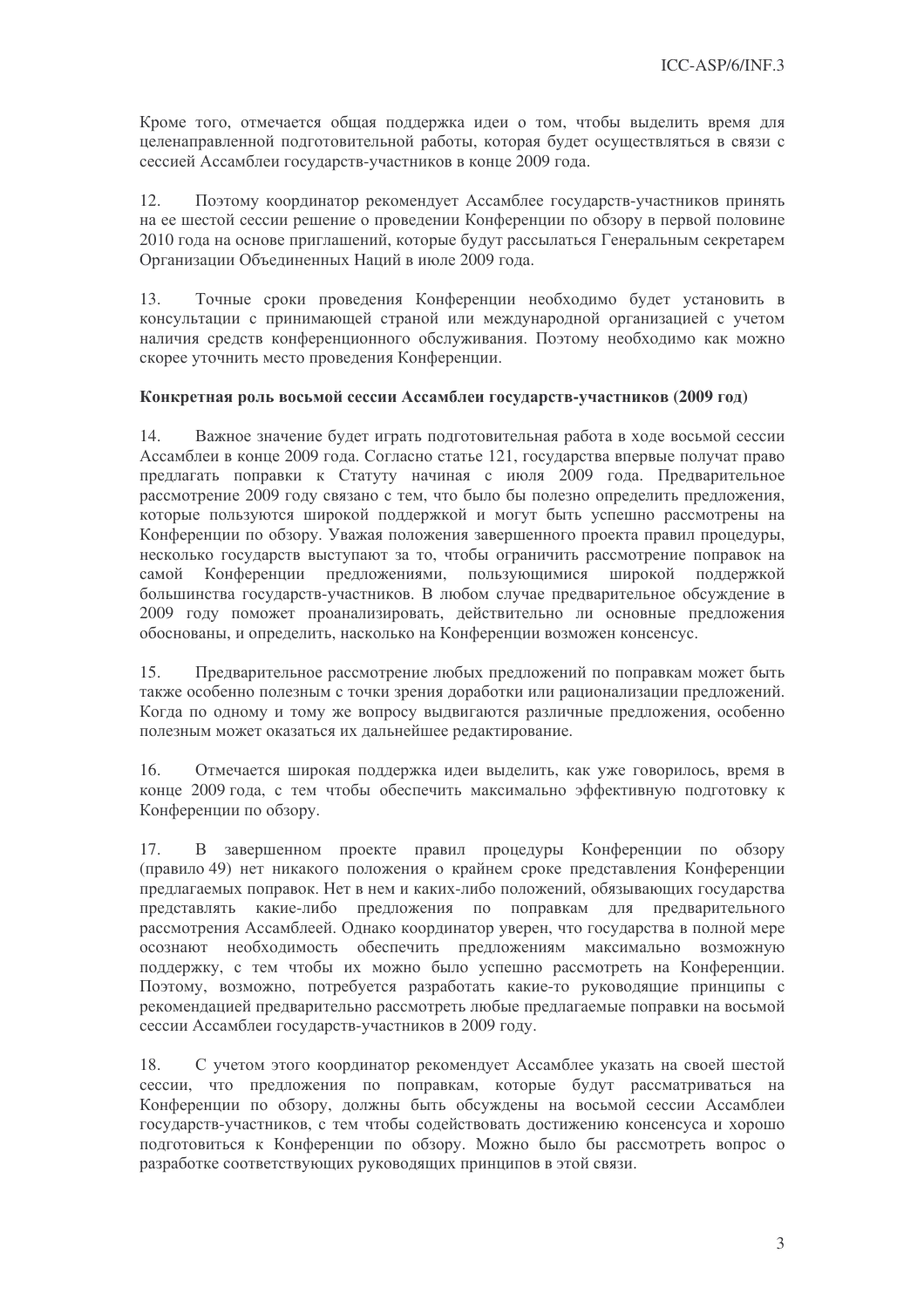### Продолжительность Конференции

19. продемонстрировали ШИРОКУЮ Консультации поддержку илеи лать рекомендацию относительно продолжительности Конференции, не в последнюю очередь для целей планирования и бюджетных целей.

20. Широко поддерживалась идея установить продолжительность от 5 до 10 рабочих дней. Некоторые государства указали, что, по их мнению, достаточно будет пяти дней, однако они понимают необходимость проявлять на данном этапе определенную гибкость в планировании и, соответственно, могут поддержать идею о продолжительности в диапазоне от 5 до 10 рабочих дней. Другие государства указали, что они поддержат скорее 10, чем 5 рабочих дней с учетом необходимости общих Точная продолжительность в любом случае будет зависеть от заявлений. окончательных решений по сфере охвата и содержанию. Однако по ряду практических соображений необходимо будет запланировать реалистичную продолжительность Конференции, обеспечив при этом определенную гибкость.

С учетом вышесказанного, координатор рекомендует Ассамблее принять на  $21.$ своей шестой сессии решение о том, что продолжительность Конференции составит пять-десять рабочих дней.

## Сфера охвата Конференции

Статья 123 Статута предусматривает, что Конференция по обзору «рассмотрит  $22.$ любые поправки к настоящему Статуту. Такое рассмотрение может включать в себя но не ограничиваться им, - перечень преступлений, содержащийся в статье 5». Кроме того, Конференция может внести поправки в положения институционального характера в соответствии со статьей 122 Статута. Следует отметить, что на первой Конференции по обзору надлежит провести лишь один юридически обязательный пересмотр. Он касается временного положения статьи 124, предусматривающего возможность отсрочки в признании юрисдикции Суда в отношении военных преступлений. За исключением этого единственного положения государства-участники сами могут решать, будут ли на Конференции пересматриваться другие положения.

Хотя должностные лица Суда могут вносить предложения о поправках, Суд 23. еще не завершил полного цикла судебного разбирательства, и, соответственно, на данном этапе нет оснований ожидать поступления таких предложений.

В резолюции Е Заключительного акта Римской дипломатической конференции 24. рекомендовалось, чтобы Конференция по обзору рассмотрела преступления, связанные с терроризмом и наркотиками, с целью выработки их приемлемого определения и включения их в перечень преступлений, относящихся к юрисдикции Суда. В пункте 7 резолюции F было предусмотрено, что «на Обзорной конференции» Ассамблее государств-участников должны быть представлены предложения с целью выработки приемлемого положения о преступлении агрессии для включения в Статут. Следует отметить, что преступлению агрессии придается особый приоритет, о чем можно судить по его включению в статью 5 Статута и по работе, которую в данное время проводит Специальная рабочая группа по преступлению агрессии как в ходе различных сессий Ассамблеи государств-участников, так и в межсессионный период. Ряд делегаций сообщили координатору, что результаты этой текущей работы будут иметь весьма важное значение при составлении повестки дня Конференции по обзору.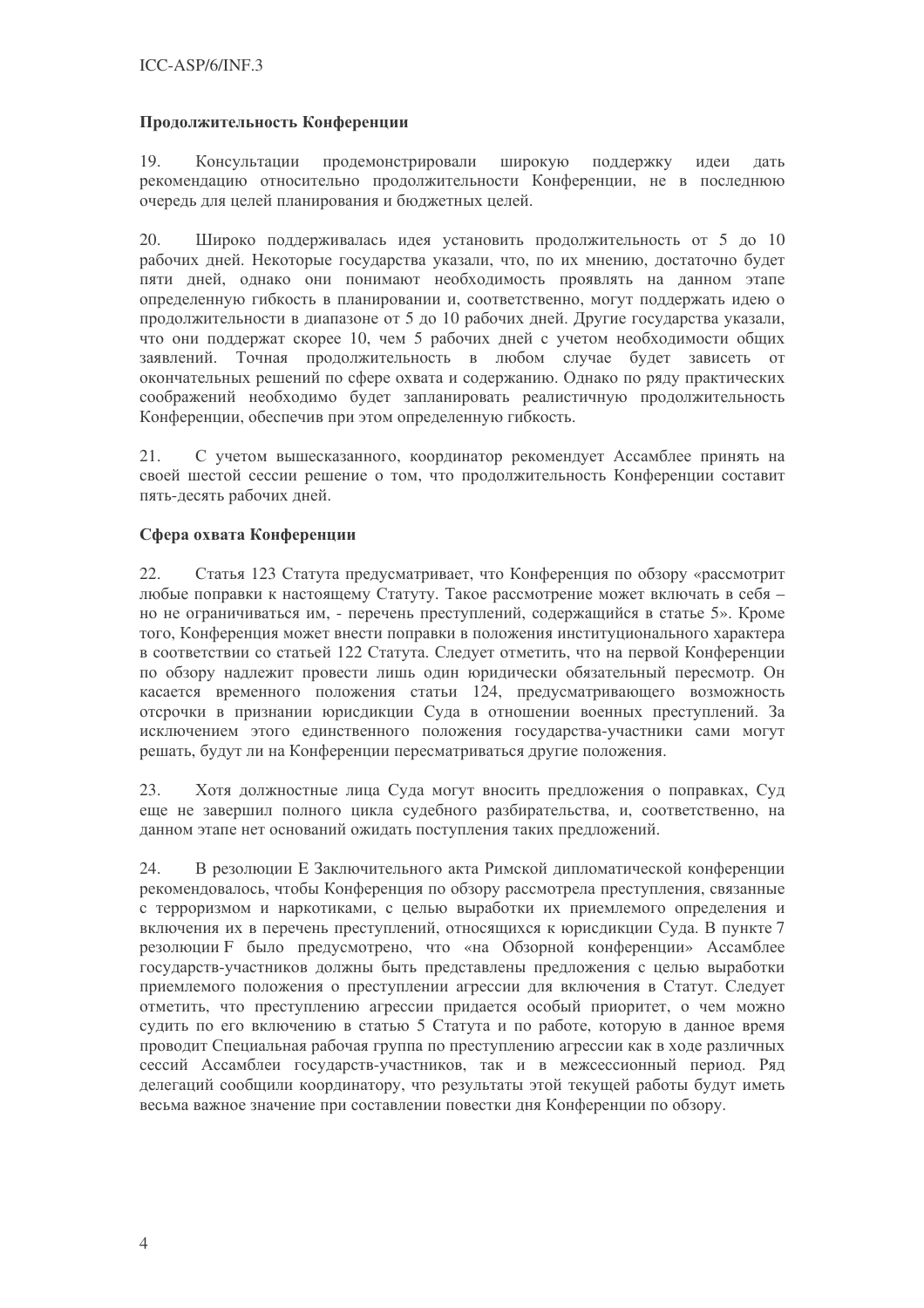25. В целом критерии, предусмотренные в пунктах 3-7 статьи 121 Статута, имеют решающее значение для оценки того, какие поправки могут быть приняты, что подтверждено в проекте правил процедуры Конференции по обзору. По практическим соображениям в Устав могут быть включены только те предлагаемые поправки, которые пользуются очень широкой поддержкой или которые практически всеми рассматриваются как «созревшие для включения».

Как отметили несколько делегаций, для обеспечения действительно 26. тщательного обсуждения вопросов, особенно преступления агрессии, необходимо избегать установления искусственных предельных сроков их рассмотрения. В то же время эти делегации указали, что государствам следует постараться обеспечить, чтобы предложения, касающиеся преступления агрессии, пользовались максимально широкой поддержкой.

27. Как показали консультации, существует широкое согласие относительно того, что на Конференции по обзору следует обсудить различные другие вопросы помимо статьи 124 и преступления агрессии, но только в том случае, если они пользуются широкой поддержкой государств. С учетом этого ряд государств отметили, что сфера охвата Конференции в отношении поправок должна быть ограничена. Считается, что сохранение целостности Статута имеет первостепенное значение.

28. Участники высказались за то, чтобы не уделять слишком большого внимания поправкам, число которых не должно предопределять успеха Конференции. Были, в частности, упомянуты и другие вопросы: задача, заключающаяся в укреплении Суда, содействие всеобщему присоединению к Статуту, осуществление информационнопросветительской деятельности, содействие международному правосудию и расширение сотрудничества с государствами и другими международными учреждениями.

29 Конференция по обзору сыграет немаловажную роль в информировании мировой общественности о нынешнем этапе развития Суда и формирования широкого консенсуса государств-участников в отношении международного уголовного правосудия. На практике она даст возможность, что также немаловажно, провести «критический анализ» международного уголовного правосудия в тот период, когда уже много сделано для реализации стратегий завершения работы Международных уголовных трибуналов по Руанде и бывшей Югославии, а также Специального суда по Сьерра-Леоне.

Таким образом, основные критерии успешной работы Конференции, возможно, 30. в меньшей степени связаны с поправками к Статуту, чем с тем, какое общее послание будет направлено международному сообществу в целом относительно международного уголовного правосудия в результате проведения Конференции по обзору.

 $31.$ Координатор согласен с теми делегациями, которые отметили, что проведение «критического обзора» необязательно подразумевает проведение общих прений на сессии Ассамблеи государств-участников. Напротив, можно было бы, например, заслушать авторитетных лиц, представляющих: і) учреждения международного уголовного правосудия с учетом реализации ими своих стратегий завершения работы; іі) национальные органы, осуществляющие расследования и преследование, которые имеют опыт трансграничного сотрудничества, отвечающего принципам, закрепленным в Статуте; iii) тех, кто по цепочке обратной связи получает информацию из районов конфликтов, на которых положительно отразилась работа учреждений уголовного правосудия, с целью определения вклада и наследия последних, а также любых «извлеченных из предыдущей деятельности уроков»; iv) тех, кто считает, что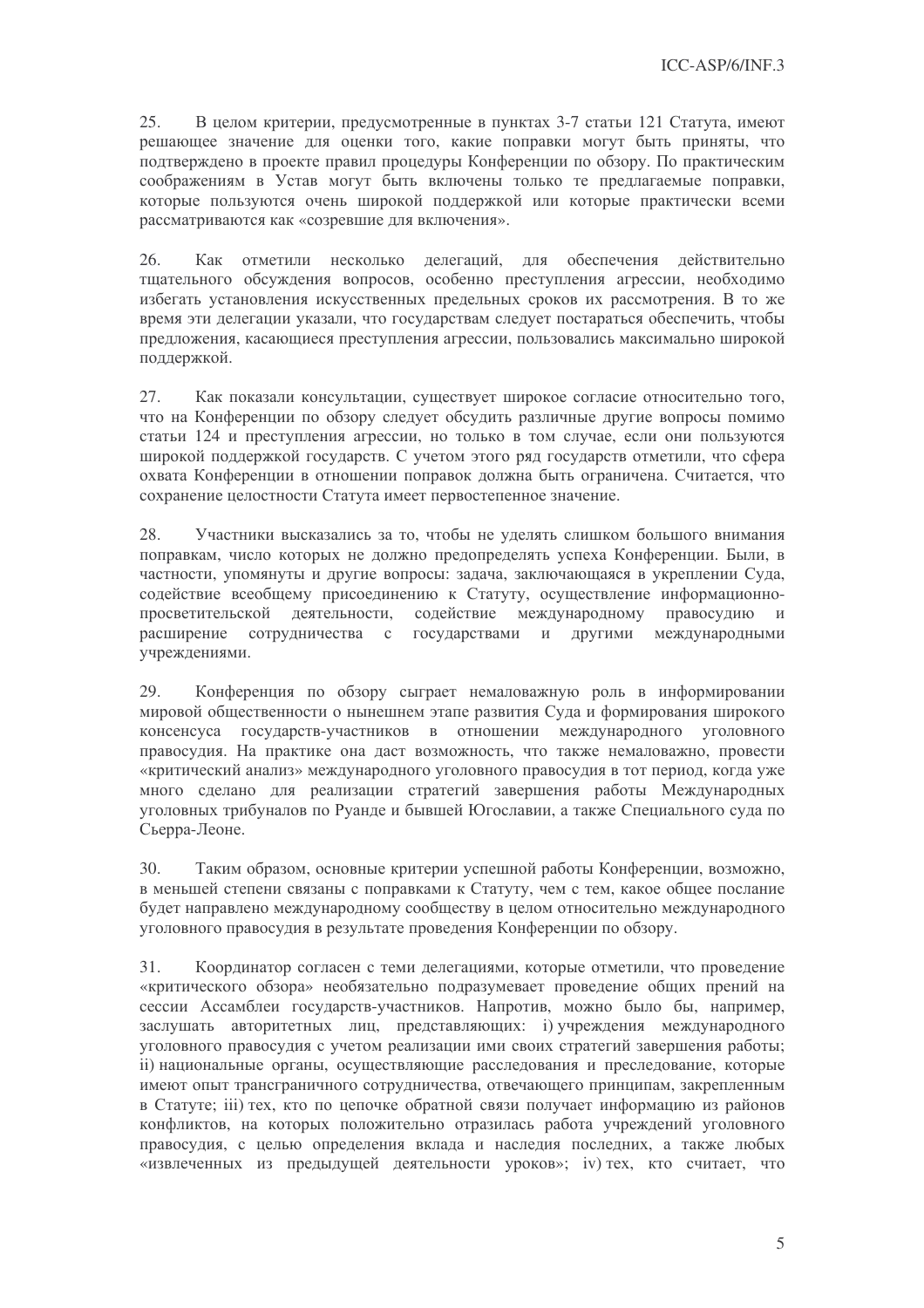устойчивый мир и правосудие тесно взаимосвязаны, как это подчеркивают, например, социологи и историки.

 $32.$ Нет необходимости говорить о том, что гражданское общество, включая в соответствующих случаях неправительственные организации из районов конфликта, будет играть не менее важную роль в содействии успешному проведению Конференции по обзору, чем та роль, которую оно играет в содействии развитию и укреплению международного уголовного правосудия с целью покончить с безнаказанностью лиц, виновных в массовых злодеяниях. Следует добавить, что важный вклад в работу Конференции могут также внести национальные органы преследования, специализирующиеся на международном уголовном правосудии, а также другие международные учреждения.

33. Такому «критическому анализу» могло бы способствовать уделение повышенного внимания итоговому документу, т.е. конкретной декларации или резюме выводов. С учетом информации, поступающей как от гражданского общества, так и от правительств, представляется, что к ключевым вопросам, подлежащим рассмотрению Конференции, могли бы относиться также наллежащее национальное на законодательство, ресурсы, необходимые для преследования преступников, и всестороннее сотрудничество с Судом. Конкретная значимость итогового документа с точки зрения отражения в нем основных приоритетов и состояния международного уголовного правосудия в 2010 году будет иметь меньшее значение, чем форма этого документа.

Координатор рекомендует Ассамблее указать на ее шестой сессии, что в  $34.$ дополнение к рассмотрению поправок, которые могут получить весьма широкую желательную всеобщую - поддержку, следует рассмотреть вопрос о проведении критического анализа, как об этом говорится выше, который позволил бы организовать соответствующее предметное обсуждение других вопросов, открытого для участия представителей гражданского общества, с тем чтобы они могли внести в него свой вклад.

## Место провеления Конференции

В принципе существуют три возможных места проведения Конференции по 35. обзору: Нью-Йорк, Гаага и какое-либо третье место. Первое место проведения Конференции обеспечивает возможность использования средств конференционного обслуживания там, где представлено большинство государств. Второе место является местом проведения трех сессий Ассамблеи. Что касается третьего места, то от правительства Уганды поступило любезное приглашение провести Конференцию в этой стране.

В этом отношении государства, проведя консультации, приветствовали  $36<sup>°</sup>$ Уганды, поскольку оно может способствовать расширению приглашение информационно-просветительской деятельности в данном регионе и позитивно сказаться на отношениях между Судом и гражданским обществом и потерпевшими. Однако члены Рабочей группы запросили дополнительную и более подробную информацию о конкретных условиях предложения Уганды, особенно в том, что касается безопасности, размещения участников, возможностей, которые будут располагать делегации, средства массовой информации, гражданское общество и т.д. Кроме того, было отмечено, что, поскольку не все государства представлены в Кампале или каком-либо третьем месте проведения Конференции, путевые расходы многих делегаций могут оказаться высокими, в связи с чем количественный состав делегаций государств, в особенности развивающихся, может быть более ограниченным по сравнению с другими местами. В этой связи был задан вопрос о том, нельзя ли создать